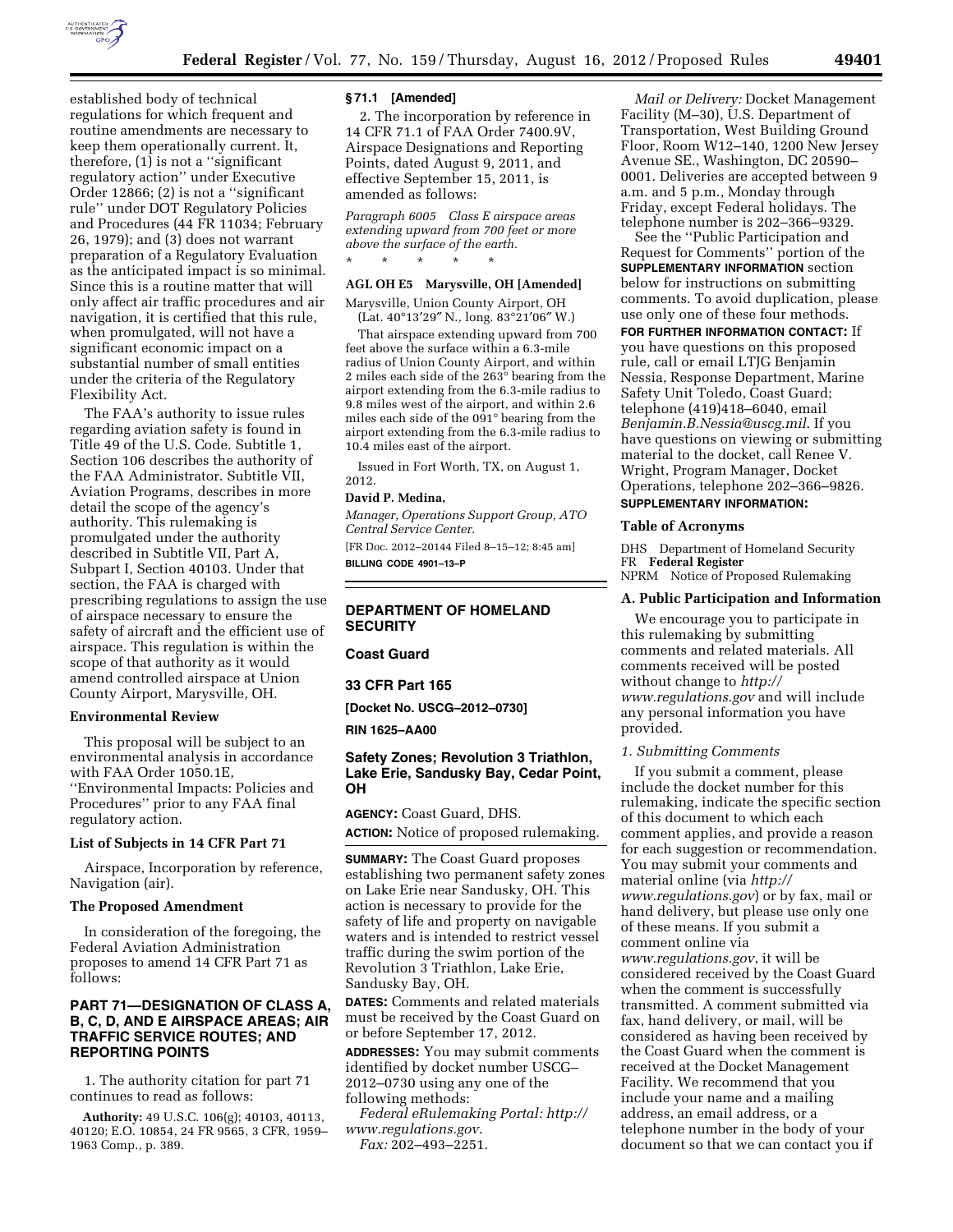we have questions regarding your submission.

To submit your comment online, go to *<http://www.regulations.gov>*, type the docket number in the ''SEARCH'' box and click ''SEARCH.'' Click on ''Submit a Comment'' on the line associated with this rulemaking.

If you submit your comments by mail or hand delivery, submit them in an unbound format, no larger than  $8\frac{1}{2}$  by 11 inches, suitable for copying and electronic filing. If you submit comments by mail and would like to know that they reached the Facility, please enclose a stamped, self-addressed postcard or envelope. We will consider all comments and material received during the comment period and may change the rule based on your comments.

#### *2. Viewing Comments and Documents*

To view comments, as well as documents mentioned in this preamble as being available in the docket, go to *<http://www.regulations.gov>*, type the docket number in the ''SEARCH'' box and click ''SEARCH.'' Click on ''OPEN DOCKET FOLDER'' on the line associated with this rulemaking. You may also visit the Docket Management Facility in Room W12–140 on the ground floor of the Department of Transportation West Building, 1200 New Jersey Avenue SE., Washington, DC 20590, between 9 a.m. and 5 p.m., Monday through Friday, except Federal holidays.

## *3. Privacy Act*

Anyone can search the electronic form of comments received into any of our dockets by the name of the individual submitting the comment (or signing the comment, if submitted on behalf of an association, business, labor union, etc.). You may review a Privacy Act notice regarding our public dockets in the January 17, 2008 issue of the **Federal Register** (73 FR 3316).

#### *4. Public Meeting*

We do not now plan to hold a public meeting, but you may submit a request for one using one of the four methods specified under **ADDRESSES**. Please explain why you believe a public meeting would be beneficial. If we determine that one would aid this rulemaking, we will hold one at a time and place announced by a later notice in the **Federal Register**.

#### **B. Basis and Purpose**

Each year, the Revolution 3 Triathlon occurs at Cedar Point near Sandusky, OH. This event occurs each year for two consecutive days during the first or

second week of September. During the first leg of the event, participants enter the water and swim along a predetermined course. While the primary course is on the eastern side of Cedar Point, an alternate location is on the western side of Cedar Point, in the vicinity of the Cedar Point Marina. The likely combination of large numbers of inexperienced recreational boaters, possibly varying lake conditions and large number of swimmers in the water could easily result in serious injuries or fatalities. The Captain of the Port Detroit proposes to establish this safety zone to protect against such injuries and fatalities.

In the past, the Coast Guard has established temporary safety zones in coordination for this event. For example, temporary safety zones were established in rules published on September 13, 2010 (75 FR 55477), and September 8, 2011 (76 FR 55564). Because this event will recur annually, the Captain of the Port Detroit is proposing to establish a permanent safety zone and thus, alleviate the need to publish TFRs in the future.

#### **C. Discussion of Proposed Rule**

As suggested above, this proposed regulation is intended to ensure safety of the public and vessels during the Revolution 3 triathlon. This proposed rule will become effective 30 days after the final rule is published in the **Federal Register**. However, the safety zones will only be enforced annually for two consecutive days during the first or second week of September from 6:50 a.m. until 10 a.m., with exact dates to be determined annually.

The proposed safety zones for the Revolution 3 Triathlon, Lake Erie, Sandusky Bay, Cedar Point, OH, will encompass all waters of Lake Erie, Sandusky Bay, Cedar Point, OH within the swim courses located at position 41– 29′–00.04″N 082–40′–48.16″W to 41– 29′–19.28″N 082–40′–38.97″W to 41– 29′–02.51″N 082–40′–20.82″W to 41– 28′–45.52″N 082–40′–35.75″W then following the shoreline to the point of origin. These coordinates are North American Datum of 1983 (NAD 83). In the event that weather requires changing locations an alternate race course site will encompass all waters of Lake Erie, Sandusky Bay, Cedar Point, OH extending outward 100 yards on either side of a line running between 41–28′– 38.59″N 082–41′–10.51″W and 41–28′– 17.25″N 082–40′–54.09″W running adjacent to the Cedar Point Marina. These coordinates are North American Datum of 1983 (NAD 83).

The Captain of the Port Detroit will use all appropriate means to notify the

public when the safety zones in this proposal will be enforced. Consistent with 33 CFR 165.7(a), such means of may include, among other things, publication in the **Federal Register**, Broadcast Notice to Mariners, Local Notice to Mariners, or, upon request, by facsimile (fax). Also, the Captain of the Port will issue a Broadcast Notice to Mariners notifying the public if enforcement these safety zones in this section are cancelled prematurely.

Entry into, transiting, or anchoring within the proposed safety zones during the period of enforcement is prohibited unless authorized by the Captain of the Port Detroit, or his designated representative. The Captain of the Port or his designated representative may be contacted via VHF Channel 16.

#### **D. Regulatory Analyses**

We developed this proposed rule after considering numerous statutes and executive orders related to rulemaking. Below we summarize our analyses based on 13 of these statutes or executive orders.

#### *1. Regulatory Planning and Review*

This proposed rule is not a significant regulatory action under section 3(f) of Executive Order 12866, Regulatory Planning and Review, as supplemented by Executive Order 13563, Improving Regulation and Regulatory Review, and does not require an assessment of potential costs and benefits under section 6(a)(3) of Executive Order 12866 or under section 1 of Executive Order 13563. The Office of Management and Budget has not reviewed it under those Orders. It is not ''significant'' under the regulatory policies and procedures of the Department of Homeland Security (DHS). We conclude that this proposed rule is not a significant regulatory action because we anticipate that it will have minimal impact on the economy, will not interfere with other agencies, will not adversely alter the budget of any grant or loan recipients, and will not raise any novel legal or policy issues. The safety zones established by this proposed rule will be relatively small and enforced for relatively short time. Also, each safety zone is designed to minimize its impact on navigable waters. Furthermore, each safety zone has been designed to allow vessels to transit unrestricted to portions of the waterways not affected by the safety zones. Thus, restrictions on vessel movements within any particular area are expected to be minimal. Under certain conditions, moreover, vessels may still transit through each safety zone when permitted by the Captain of the Port. On the whole, the Coast Guard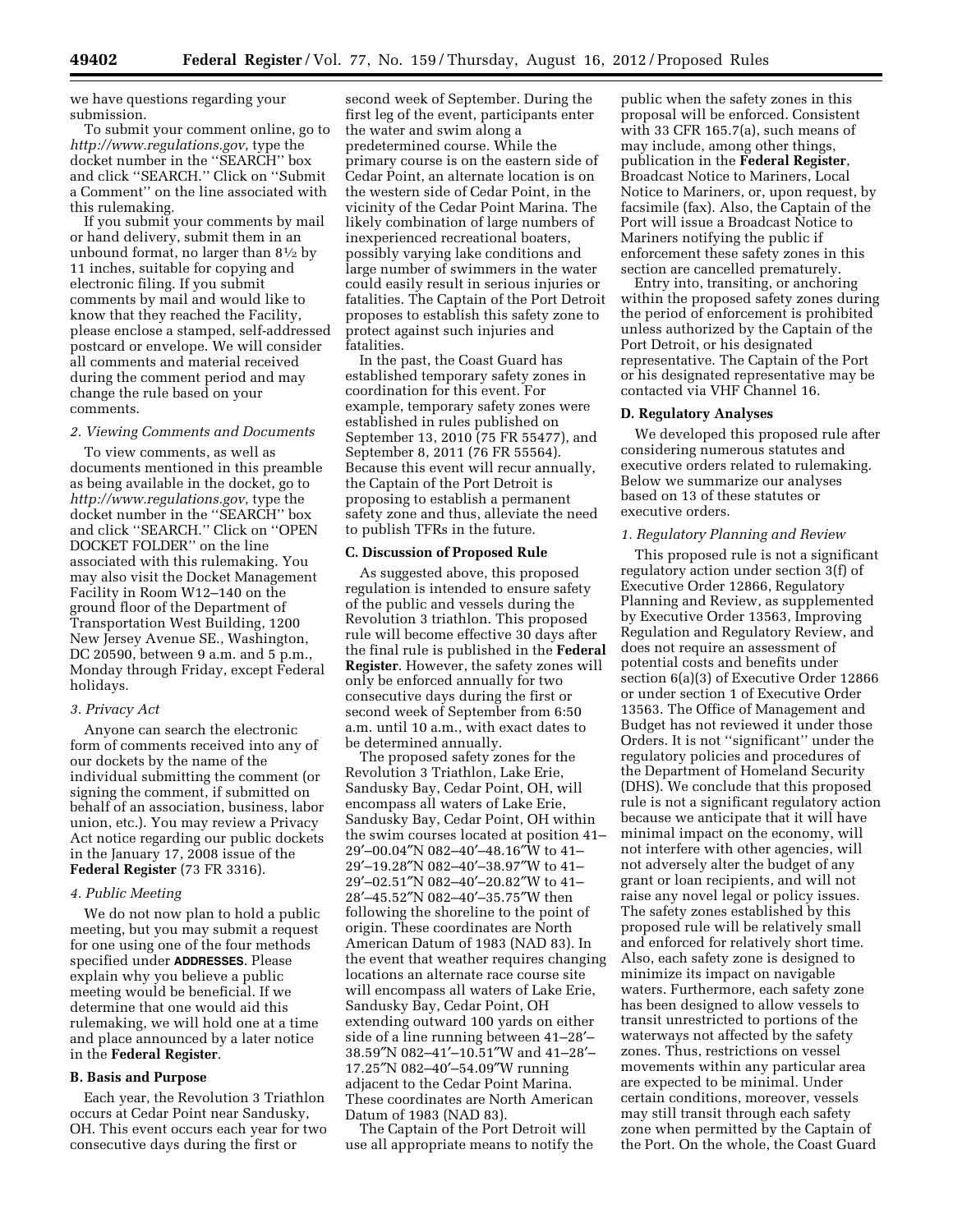expects insignificant adverse impact to mariners from the activation of these safety zones.

#### *2. Impact on Small Entities*

Under the Regulatory Flexibility Act (5 U.S.C. 601–612), we have considered whether this proposed rule would have a significant economic impact on a substantial number of small entities. The term ''small entities'' comprises small businesses, not-for-profit organizations that are independently owned and operated and are not dominant in their fields, and governmental jurisdictions with populations of less than 50,000.

The Coast Guard certifies under 5 U.S.C. 605(b) that this proposed rule would not have a significant economic impact on a substantial number of small entities.

This proposed rule would affect the following entities, some of which might be small entities: The owners and operators of vessels intending to transit or anchor in the above portions of Lake Erie during the period that either of the proposed safety zones is being enforced.

These proposed safety zones will not have a significant economic impact on a substantial number of small entities for all of the reasons discussed in the above Regulatory Planning and Review section. If you think that your business, organization, or governmental jurisdiction qualifies as a small entity and that this proposed rule would have a significant economic impact on it, please submit a comment (see **ADDRESSES**) explaining why you think it qualifies and how and to what degree this rule would economically affect it.

## *3. Assistance for Small Entities*

Under section 213(a) of the Small Business Regulatory Enforcement Fairness Act of 1996 (Pub. L. 104–121), we want to assist small entities in understanding this proposed rule so that they can better evaluate its effects on them and participate in the rulemaking process. If this proposed rule would affect your small business, organization, or governmental jurisdiction and you have questions concerning its provisions or options for compliance, please contact LTJG Benjamin Nessia, Response Department, Marine Safety Unit Toledo, Coast Guard; telephone (419) 418–6040, email

*[Benjamin.B.Nessia@uscg.mil](mailto:Benjamin.B.Nessia@uscg.mil)*. The Coast Guard will not retaliate against small entities that question or complain about this proposed rule or any policy or action of the Coast Guard.

#### *4. Collection of Information*

This proposed rule would call for no new collection of information under the Paperwork Reduction Act of 1995 (44 U.S.C. 3501–3520).

# *5. Federalism*

A rule has implications for federalism under Executive Order 13132, Federalism, if it has a substantial direct effect on State or local governments and would either preempt State law or impose a substantial direct cost of compliance on them. We have analyzed this proposed rule under that Order and have determined that it does not have implications for federalism.

#### *6. Protest Activities*

The Coast Guard respects the First Amendment rights of protesters. Protesters are asked to contact the person listed in the ''**FOR FURTHER INFORMATION CONTACT**'' section to coordinate protest activities so that your message can be received without jeopardizing the safety or security of people, places or vessels.

### *7. Unfunded Mandates Reform Act*

The Unfunded Mandates Reform Act of 1995 (2 U.S.C. 1531–1538) requires Federal agencies to assess the effects of their discretionary regulatory actions. In particular, the Act addresses actions that may result in the expenditure by a State, local, or tribal government, in the aggregate, or by the private sector of \$100,000,000 (adjusted for inflation) or more in any one year. Though this proposed rule would not result in such an expenditure, we do discuss the effects of this proposed rule elsewhere in this preamble.

#### *8. Taking of Private Property*

This proposed rule would not affect a taking of private property or otherwise have taking implications under Executive Order 12630, Governmental Actions and Interference with Constitutionally Protected Property Rights.

#### *9. Civil Justice Reform*

This proposed rule meets applicable standards in sections 3(a) and 3(b)(2) of Executive Order 12988, Civil Justice Reform, to minimize litigation, eliminate ambiguity, and reduce burden.

#### *10. Protection of Children*

We have analyzed this proposed rule under Executive Order 13045, Protection of Children from Environmental Health Risks and Safety Risks. This proposed rule is not an economically significant rule and would not create an environmental risk to health or risk to safety that might disproportionately affect children.

# *11. Indian Tribal Governments*

This proposed rule does not have tribal implications under Executive Order 13175, Consultation and Coordination with Indian Tribal Governments, because it does not have a substantial direct effect on one or more Indian tribes, on the relationship between the Federal Government and Indian tribes, or on the distribution of power and responsibilities between the Federal Government and Indian tribes.

#### *12. Energy Effects*

We have analyzed this proposed rule under Executive Order 13211, Actions Concerning Regulations That Significantly Affect Energy Supply, Distribution, or Use. We have determined that it is not a ''significant energy action'' under that order because it is not a ''significant regulatory action'' under Executive Order 12866 and is not likely to have a significant adverse effect on the supply, distribution, or use of energy. The Administrator of the Office of Information and Regulatory Affairs has not designated it as a significant energy action. Therefore, it does not require a Statement of Energy Effects under Executive Order 13211.

#### *13. Technical Standards*

This proposed rule does not use technical standards. Therefore, we did not consider the use of voluntary consensus standards.

#### *14. Environment*

We have analyzed this proposed rule under Department of Homeland Security Management Directive 023–01 and Commandant Instruction M16475.lD, which guide the Coast Guard in complying with the National Environmental Policy Act of 1969 (NEPA) (42 U.S.C. 4321–4370f), and have made a preliminary determination that this action is one of a category of actions which do not individually or cumulatively have a significant effect on the human environment. This proposed rule involves the establishment of safety zones and thus, is categorically excluded under paragraph (34)(g) of the Instruction. A preliminary environmental analysis checklist supporting this determination is available in the docket where indicated under **ADDRESSES**. We seek any comments or information that may lead to the discovery of a significant environmental impact from this proposed rule.